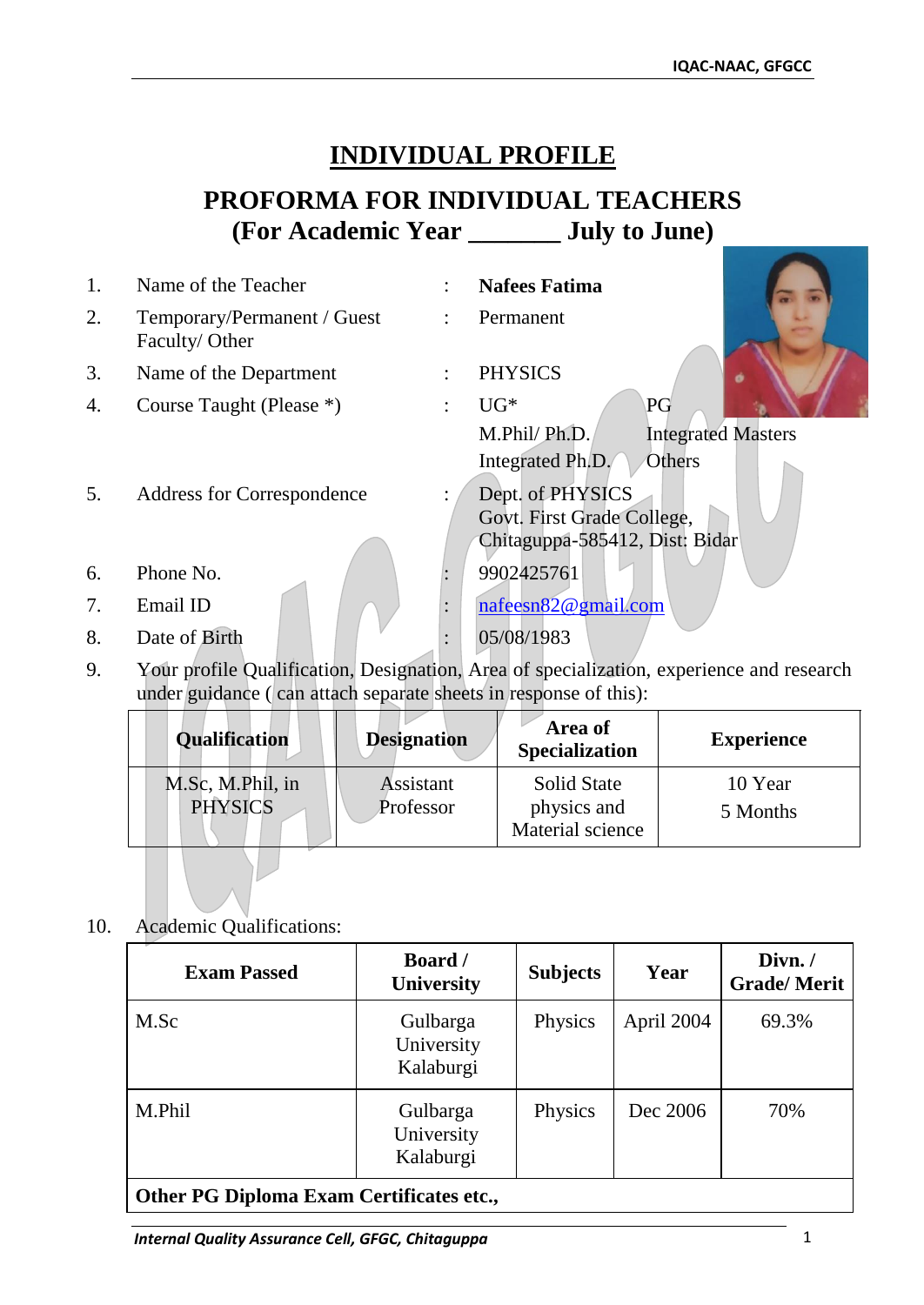- 11. Publications:
	- a) Number of papers published in peer reviewed journals national/international) with ISSN:

| SI.<br>No.    | <b>Topic of Article</b>                       | <b>Name of Journals</b>  | ISSN / ISBN No. | Year |
|---------------|-----------------------------------------------|--------------------------|-----------------|------|
|               |                                               |                          |                 |      |
| b)            | Monographs                                    | $-No-$<br>$\ddot{\cdot}$ |                 |      |
| $\mathbf{c})$ | <b>Chapters in Books</b>                      | $-No-$<br>$\ddot{\cdot}$ |                 |      |
| $\rm d)$      | <b>Edited Books</b>                           | --No--<br>$\ddot{\cdot}$ |                 |      |
| e)            | Books with ISBN with<br>details of Publishers | $-No-$<br>$\bullet$      |                 |      |

- f) Number listed in International Database (eg., Web of Science, Scopus, Humanities International complete, Dare database-International Social Sciences Directory,EBSCO Host, Cabell's Ulrich's Index Copernicus International, Gale, ISI, ERIC, DOAJ, JSTOR, Econlit, & Google Scholar etc.)
- g) Citation Index range / average : --No- h)  $SNIP$  :  $-NO-1$
- i)  $SJR$  :  $-No-1$ 13. No. of papers with more than 10 citations : --No—
- 14. National/ International conferences/workshops attended and presented? Please provide details about each one of them:
	- VGST Sponsored one days Regional Workshop for College teachers on Frontier areas in Physical Sciences on march 2019, Gulbarga university Kalburagi.
	- Three day international Conference on "Recent Trends in Science, Engineering, Business Studies, Humaities and Social Sciences." Organized by Sharanbasava University on September 2019.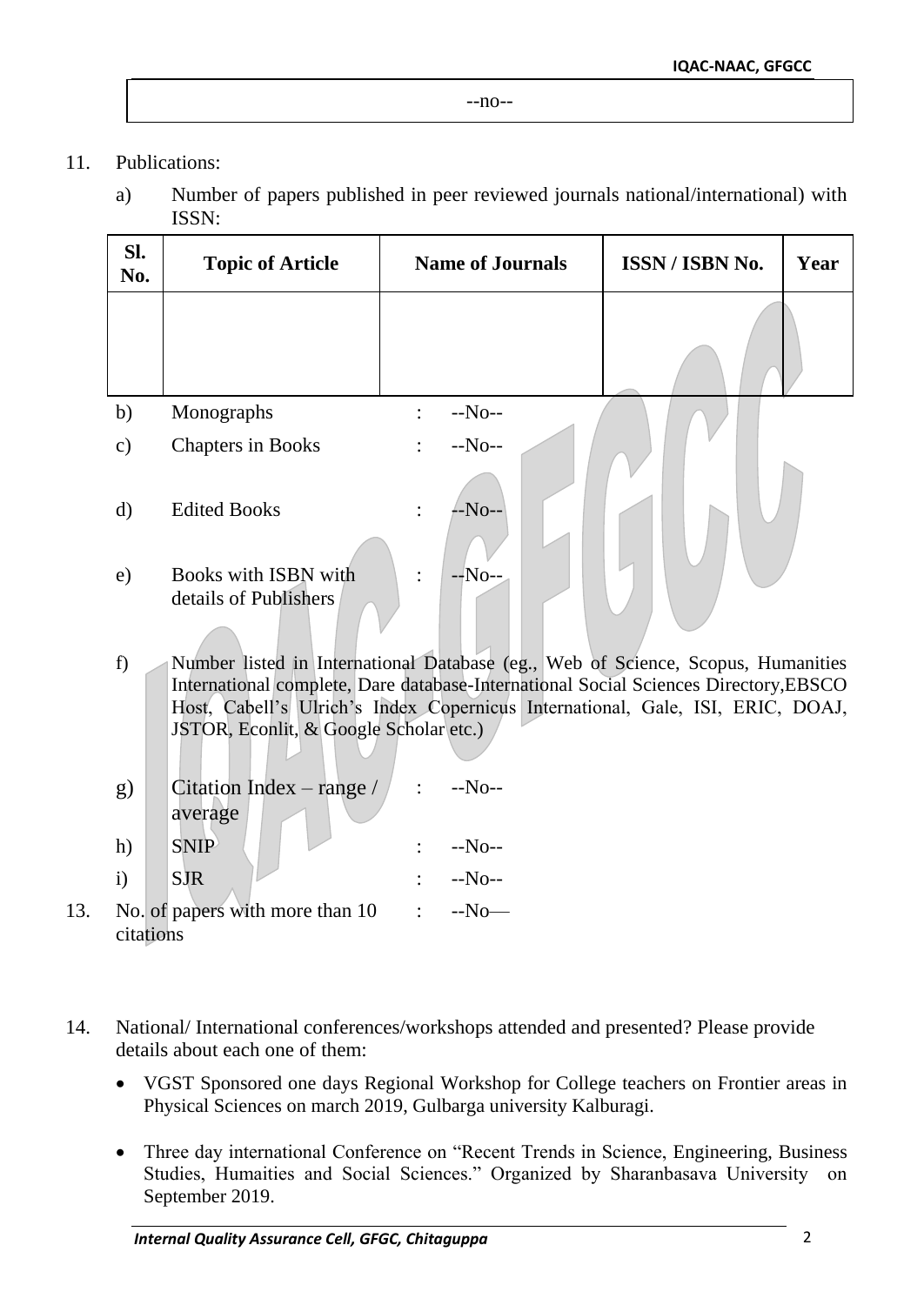- KSTA Sponsored three days International Conference on Physics and Allied Science (ICPAS-2020)
- Two days workshop on Skill development program at ICICI Academy for Skills ,Bengaluru on February 2020.
- 15. Are you serving in : a) National Committees : National Service Scheme b) International Committees : --No- c) Editorial Board : --No- d) Any other (Please specify) : --No-- 16. Briefly highlight your contribution in generating new knowledge, basic or applied : Implementing the use of technology in teaching Giving awareness about abuse of national resources 17. Innovative / Contribution in Teaching : a) Design in Curriculum : Classifying the provided syllabus according to calendar of events as per university guidelines b) Teaching Methods : Through Power Point Presentation, through the Power Point Presentation, through animation, group discussion, seminars, etc c) Laboratory Experiments : As per curriculum practical session will be conducted. d) Evaluation Methods : Questionnaire, Quiz, seminar, internal exam, unit test, assignment etc. e) Preparation of resource material including books, reading materials, laboratory manual etc. : --Yes- f) Remedial teaching students counseling (academic): : --Yes-- --Yes- g) Any other specify : Campus interview, visiting to universities to promote higher education.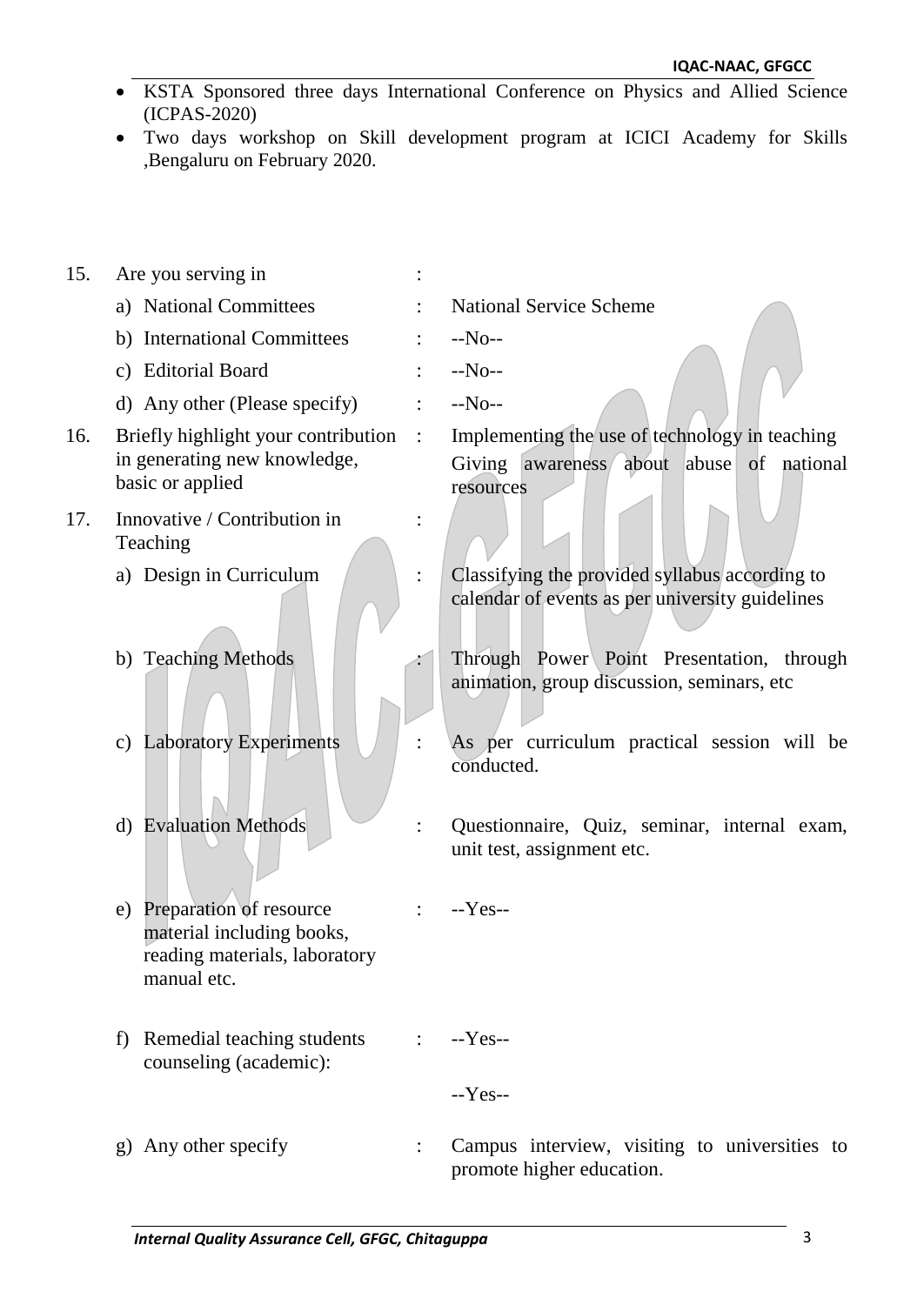18. Recharging strategies (UGC academic staff college, refresher/ Orientation Programs, workshops, training programs and similar programs):

| <b>Programme</b> | <b>No. of Days</b> | <b>Duration</b>                | <b>Organized by</b>                                      |
|------------------|--------------------|--------------------------------|----------------------------------------------------------|
| Refresher course | 14                 | 10/10/2019<br>To<br>23/10/2019 | UGC-HRDC,<br>Maulana Azad<br>National Urdu<br>University |

## 19. Students Projects :

- a) Percentage of students who have done in-house projects including inter-departmental projects: -- Yes--
- b) Percentage of students doing projects in collaboration with other universities / Industry/ Institute : --No--
- c) Name some students of your Department who have cleared International / National and state level Competitive examinations such as Civil services, Defense Services, JRF,NET,SET,GATE/ELTS, TOEFL etc or something like this :

| 1) Praeenkumar     | in year | $2011 - 12$ |
|--------------------|---------|-------------|
| 2) Raju Mahadevrao | in year | $2011 - 12$ |
| 3) Prabhakar       | in year | $2011 - 12$ |
| 4) Siddalingappa   | in year | $2011 - 12$ |
| 5) Kashinath       | in year | 2012-13     |
| Syed Hasan<br>6)   | in year | 2012-13     |
| Shivappa<br>7)     | in year | 2012-13     |
| Ambadas            | in year | 2014-15     |
|                    |         |             |

- 20. Have you introduced any higher order skill development programmers in consonance with the national requirements as outlined by the National Skill Development Corporation and other agencies? --No--
- 21. Participation in Corporate Life : Please give a short account of your contribution to:
	- a) College/University/ Institution:
	- b) Co-curricular activities: -- YES--
	- c) Enrichment of campus like ( Hostels, Sports, games, cultural activities ) --YES--
	- d) Students welfare and discipline:
	- e) Membership / participation in border/ committees on Education and National Development: --NSS, Placement cell Co-ordinater, IQAC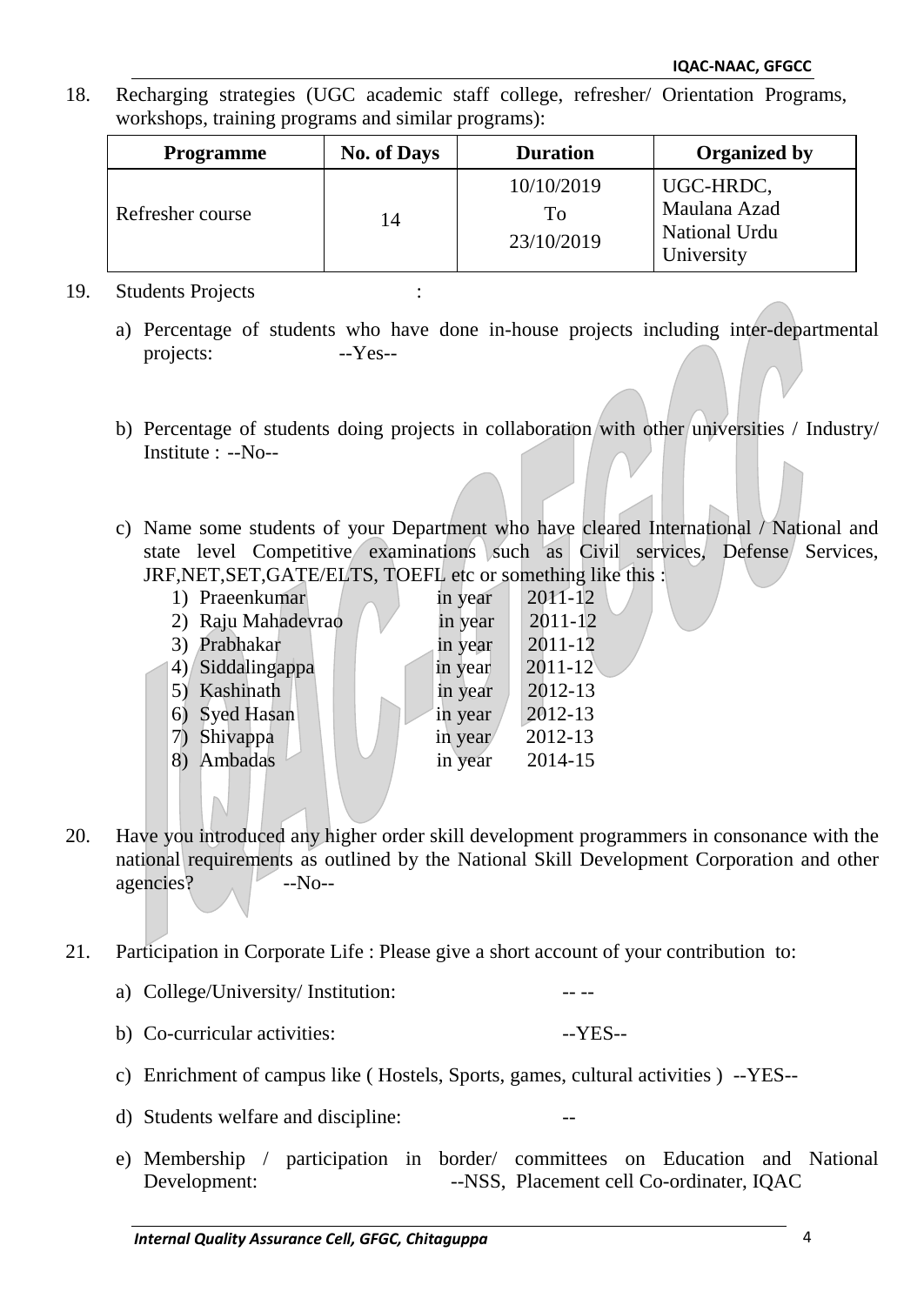|     |                                                                                                  | IUAL-IVAAL, UFULL                                                                     |
|-----|--------------------------------------------------------------------------------------------------|---------------------------------------------------------------------------------------|
|     | Professional Organization of teachers:<br>f                                                      | KSGCTA,                                                                               |
| 22. | a) Membership of Professional<br>Bodies, societies etc.                                          |                                                                                       |
|     | b) Editor/ Reviewer of Journals                                                                  | N <sub>o</sub>                                                                        |
| 23. | List of teaching<br>Methods/pedagogy used for<br>different programmers                           | Mind map, E-patshala, ICT, Moocs, etc                                                 |
| 24. | Extension work /Community services:                                                              |                                                                                       |
|     | a) Please give a short account of your contribution to: Blood Donation<br>Swatch Bharat Abhiyan  | Plantations<br><b>HIV AIDS Awareness</b>                                              |
|     | b) National Literacy Mission:                                                                    |                                                                                       |
|     | $\mathbf{c})$<br>National service scheme(NSS) or any other similar activity:<br>-- As a Member - | Positions held/leadership role played in organizations linked with extension work and |

- 25. Name some distinguished alumni of your department (maximum 10)
	- 1. Shivappa
	- 2. Syed Hasan
	- 3. Chandrakanth
	- 4. Pooja D
	- 5. Bhagyashree
	- 6. Deepika
	- 7. Ashwini
	- 8. Priyanka
	- 9. Sumayya Begum
	- 10.Unzila Arsh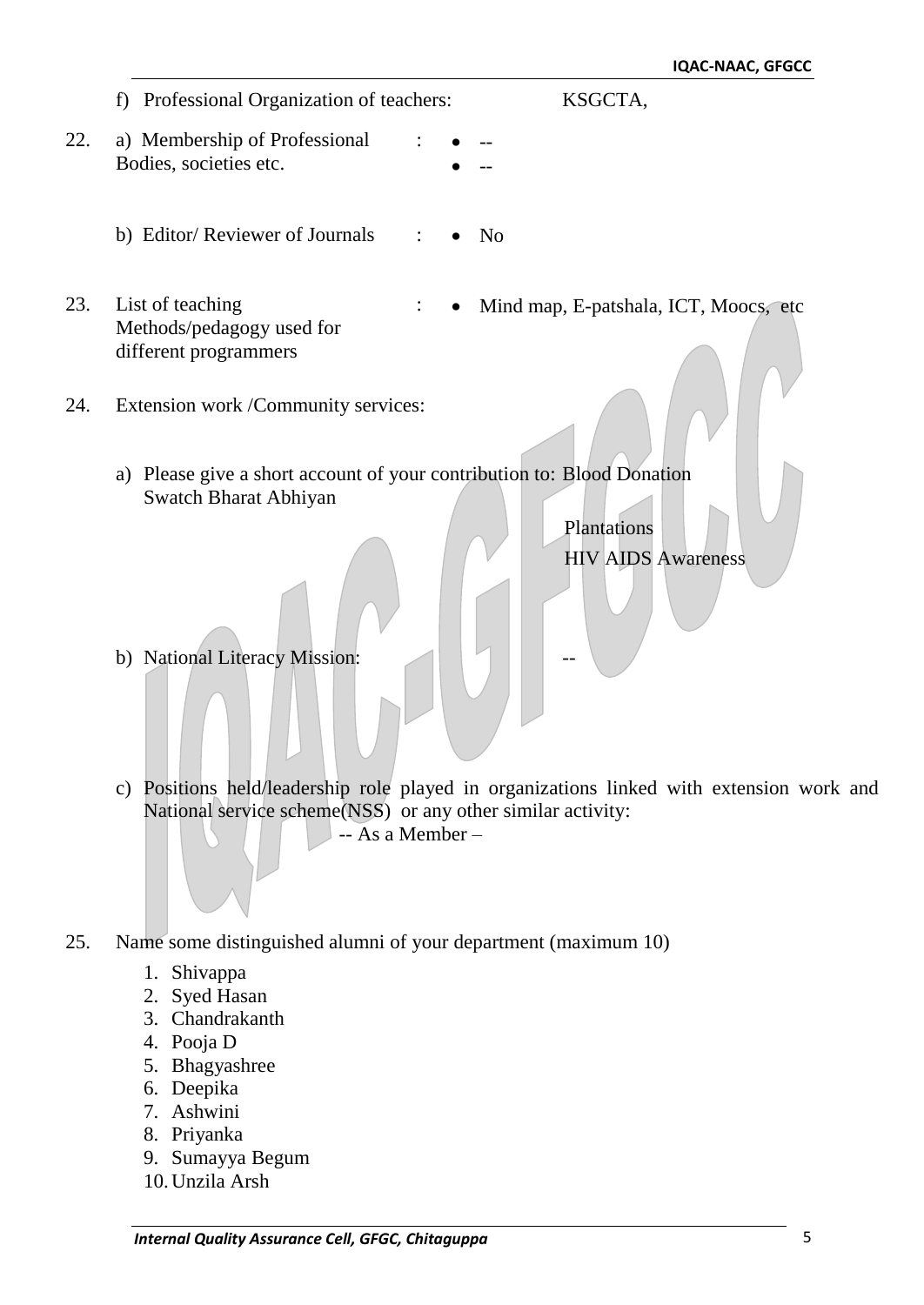- 26. Do you provide beyond syllabus scholarly activities to the students?
	- Providing information about competitive exams
	- Guidance for civil services
	- Self-learning techniques
- 27. Do you interact with Industry research bodies and the civil society in the curriculum revision process? If so how have the students benefitted through interactions with the stakeholders:
	- How to face the interview?
	- Understand need of market
	- Enhance the knowledge
	- Communication skill
- 28. Does your Department obtain feedback from
	- a) Faculty on curriculum as well as teaching-learning-evaluation? If yes how does the department utilize this feedback? --YES-

Improving the drawbacks and identifying loopholes

b) Students on staff curriculum and teaching-learning-evaluation and how does the department utilize this feedback?  $\blacksquare$ 

Identifying the errors of teaching-learning methods

Self-evaluation to improve the teaching

c) Alumni and employers on the programmers offered and how does the department utilize this feedback?  $\blacksquare$ 

By Implementing the useful suggestions

- 29. Organizing any Special Lecture, Event, Fest, Camps etc.
	- Inter college karate competition
	- National science day
	- Blood donation camp
	- Special lecture on Carrier guidance
- 30. Details of Allotted Committee Report of the college:

As a coordinator of the Placement cell, we have created awareness among the graduates in career planning. The cell emphasises on acquisition and development of skills . Skill development includes, communication and personal effectiveness, which ensures employement of the student. The students participated in placement interviews at Infosys IT campus Drive at Bangalore, Mega recruitment drive Karnataka at Bidar and at Humnabad organised by SVATANTRA.The cell assist the students to send online application for jobs in various sectors.The cell organised lectures on personality